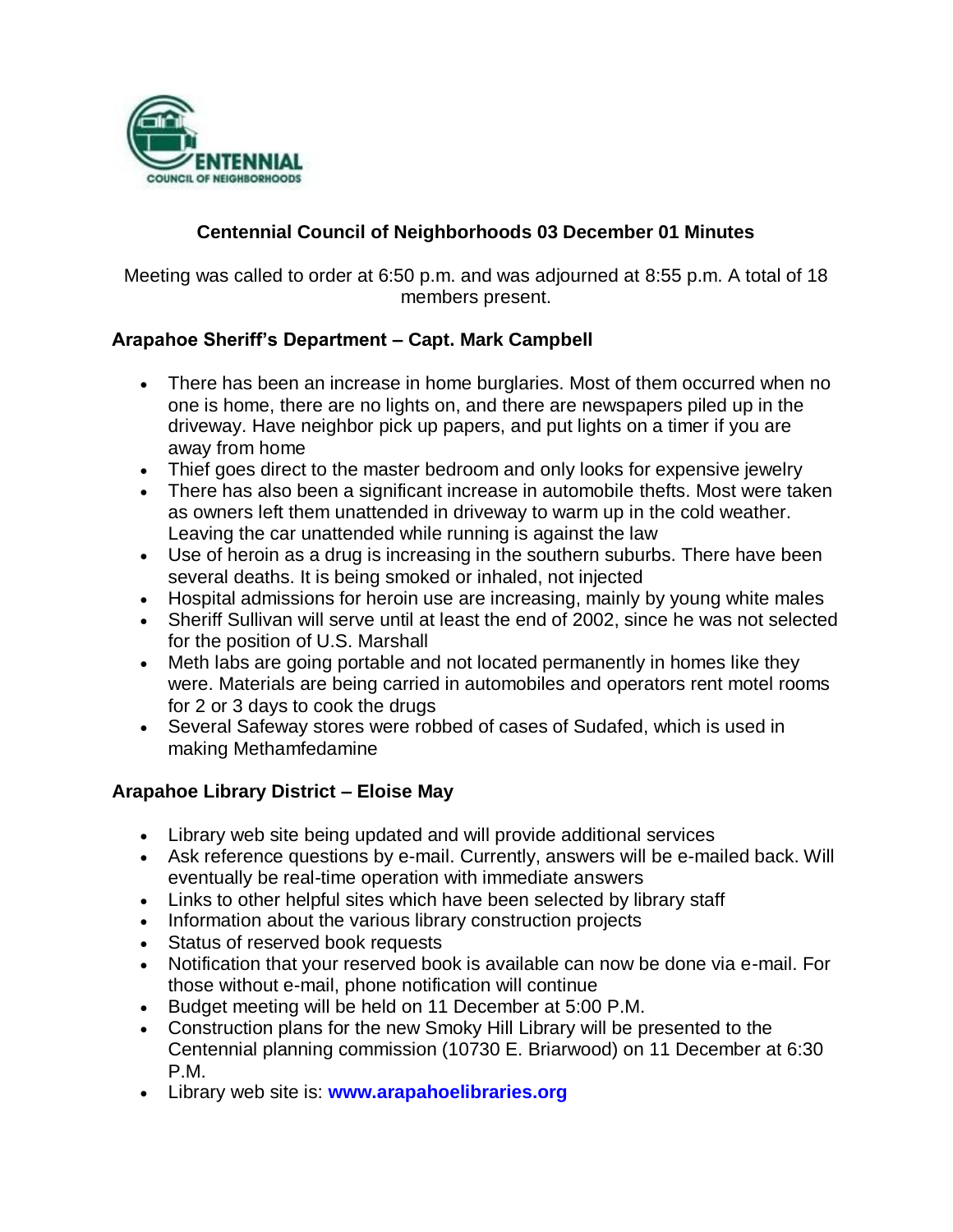## **South Suburban Park & Recreation – Jean Flynn**

- Budget for 2002 will be finalized next Wednesday, 12 December at 7:30 P.M.
- Christmas tree recycle program will be conducted again this year. Drop off points are: Willow Springs Service Center at 7100 S. Holly St. from Dec 26 to Jan 15, Cornerstone Park at Bellevue & Windermere from Dec 26 to Jan 6, and Cherry Hills Village at 2450 E. Quincy from Dec 26 to Jan 31. Remove all decorations before dropping off the tree
- Free mulch may be picked up at the Holly and the Belleview/Windermere sites, but not at the Quincy site. Pick up Monday through Friday between hours of 7 A.M. and 3:30 P.M. First come, first served

### **City of Centennial – Ward III Councilwoman - Andrea Suhaka**

- Attended an Ethics Committee meeting in preparation to forming an Ethics Policy for Centennial in the near future
- Ethics Policy will be available on City's web site

### **City of Centennial Mayor - Randy Pye**

- New city office space (about 9000 sq.ft.) will be near Arapahoe Road and Peoria **Street**
- City budget discussions are still taking place. Citizen input is appreciated
- There will be a franchise fee on utilities, but it will "sunset" at the end of the year, and will have to be voted on by the City Council again for each following year. It will be at least 1.5%, possibly 3.0%
- Plans to construct a "call center" and a retail building on Dry Creek at Dexter St. (across from Tony's Meats) are not official. No building permit has been requested yet
- State Health department and EPA are monitoring the movement of the contaminated dirt at the Dry Creek site
- The City needs to receive "official" recognition from the various companies to be listed as Centennial (QWEST, XCEL, catalog companies, etc.). One problem is that companies current software does not recognize Centennial as a valid name. U.S. Post Office does recognize Centennial
- Two proposed City ordinances caused by one or two complaints to Council members
- Financing of School Resource Officers in schools located in Centennial, but not officially part of Centennial, needs to be resolved

**Fire Districts -** No report

### **Arapahoe Parks & Recreation District** - No report

**Arapahoe County Commissioner** - No report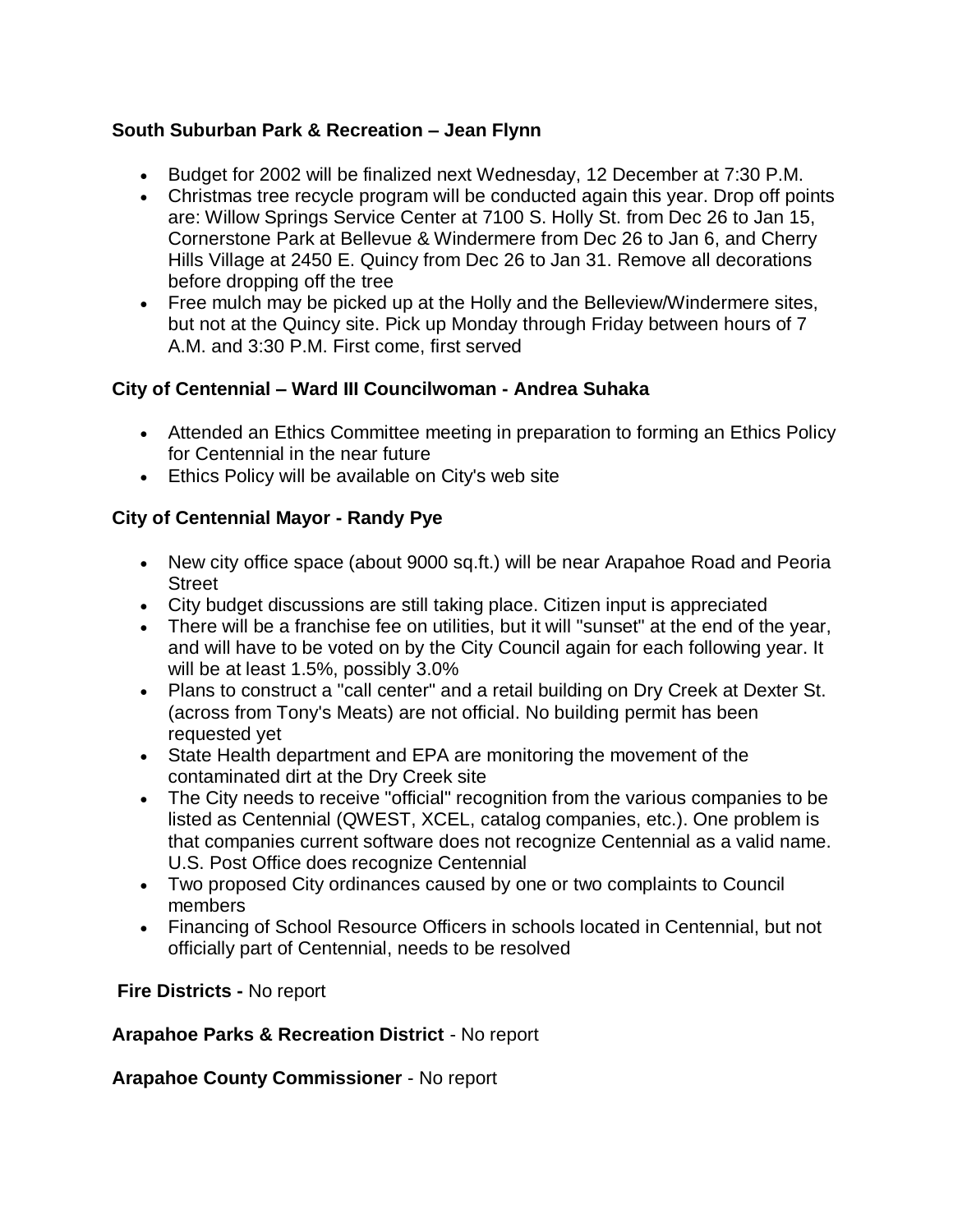## **City of Centennial – Ward II Councilman - Bart Miller -** Present, but no report

### **Officer Reports - President**

- January CENCON meeting is at Castlewood Library, as usual
- Starting on February 4th, 2002, the CENCON meetings will be held at the new library administration building near Centennial Airport in the Library Conference Room. Address is: 12855 East Jamison Circle, Englewood, CO 80112

### **- Treasurer**

- Checking account Previous balance: \$899.27 Income (dues) \$60.00 Expenses \$30.00 Closing Balance \$929.27
- Savings account Previous balance: \$648.81 Interest \$0.00 Closing Balance \$648.81

### **- Secretary**

• It was moved by Kara Smith, seconded by Jerry Cummins, and unanimously voted by all CENCON members to approve the November meeting minutes

### **- Plans**

- Two developer plans were discussed
- Comments from the members were recorded
- It was moved by Ty Henken, seconded by Lynn Leader, and unanimously voted by all CENCON members to approve the comments as noted

### **- Committee for Review of Centennial Ordinances**

- Committee of Cathy Noon, Becky Manning, Mike Sutherland, and Jess Edwards have received very little input from members
- Please provide your input to one of these people
- Ordinances are available for viewing/download on C-Watch web site, **www.geocities.com/c\_watch\_news/index.html** which can also be reached by using**: www.c-watch-news.com**

**Neighborhood Traffic Management Program presentation - Bryan Weimer** - Arapahoe County Capitol Improvement Program Manager